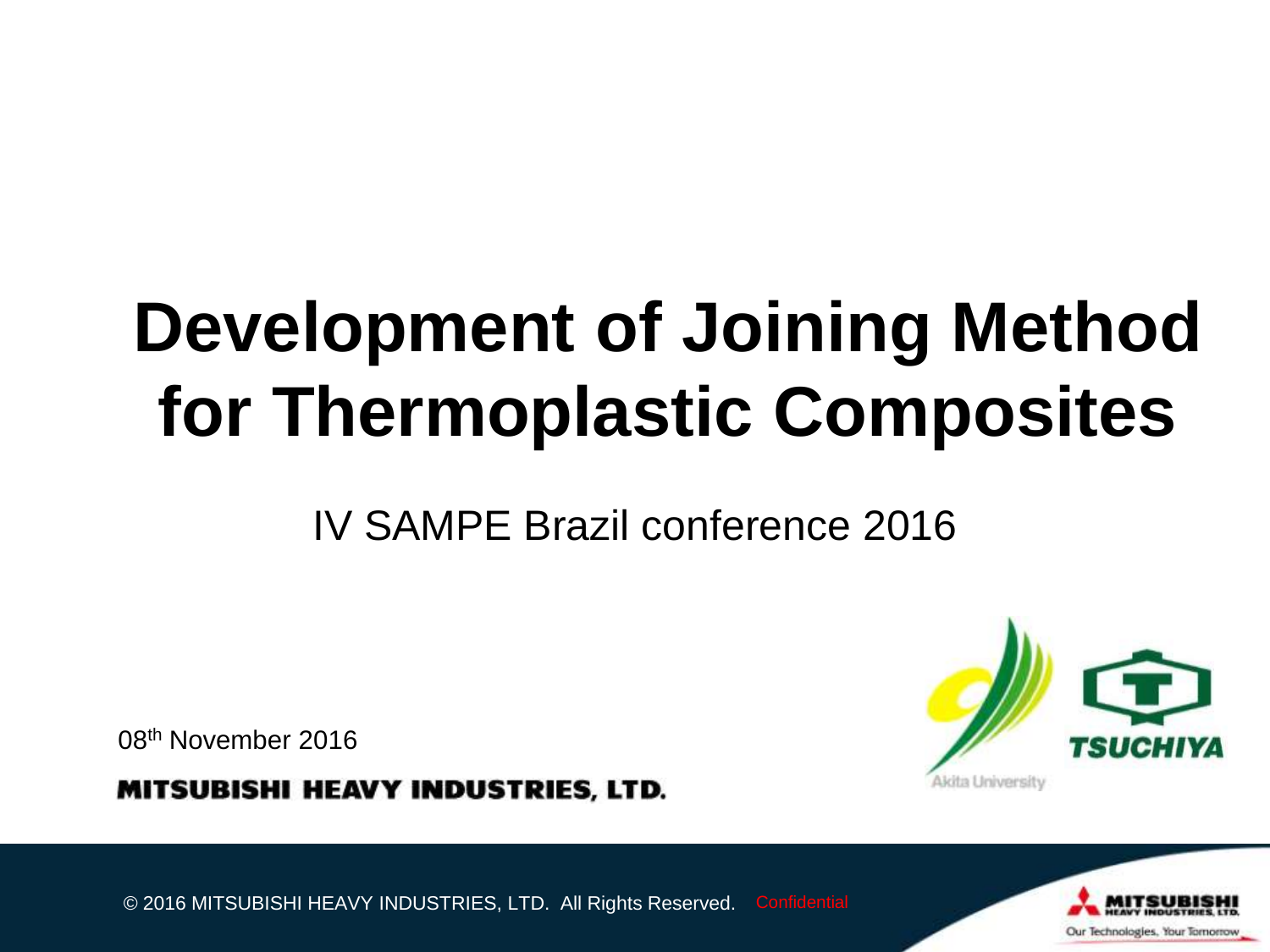

## Development of Thermoplastic Composites

Joining Method for aircraft structures

Assembly method for composite parts Mechanical fastening (state-of-the-art)



Thermoplastic composite: Can be melted

Capability of welding technique



Fig. Mechanical fastening component

Developed three joining method for aircraft structures

- 1. Ultrasonic Welding
- 2. Microwave Welding
- 3. Adhesive Bonding (Not welding technich)



Fig. Welding specimen

Material: Continuous carbon fiber (CF) /Polyether ether ketone (PEEK)

http://www.compositesworld.com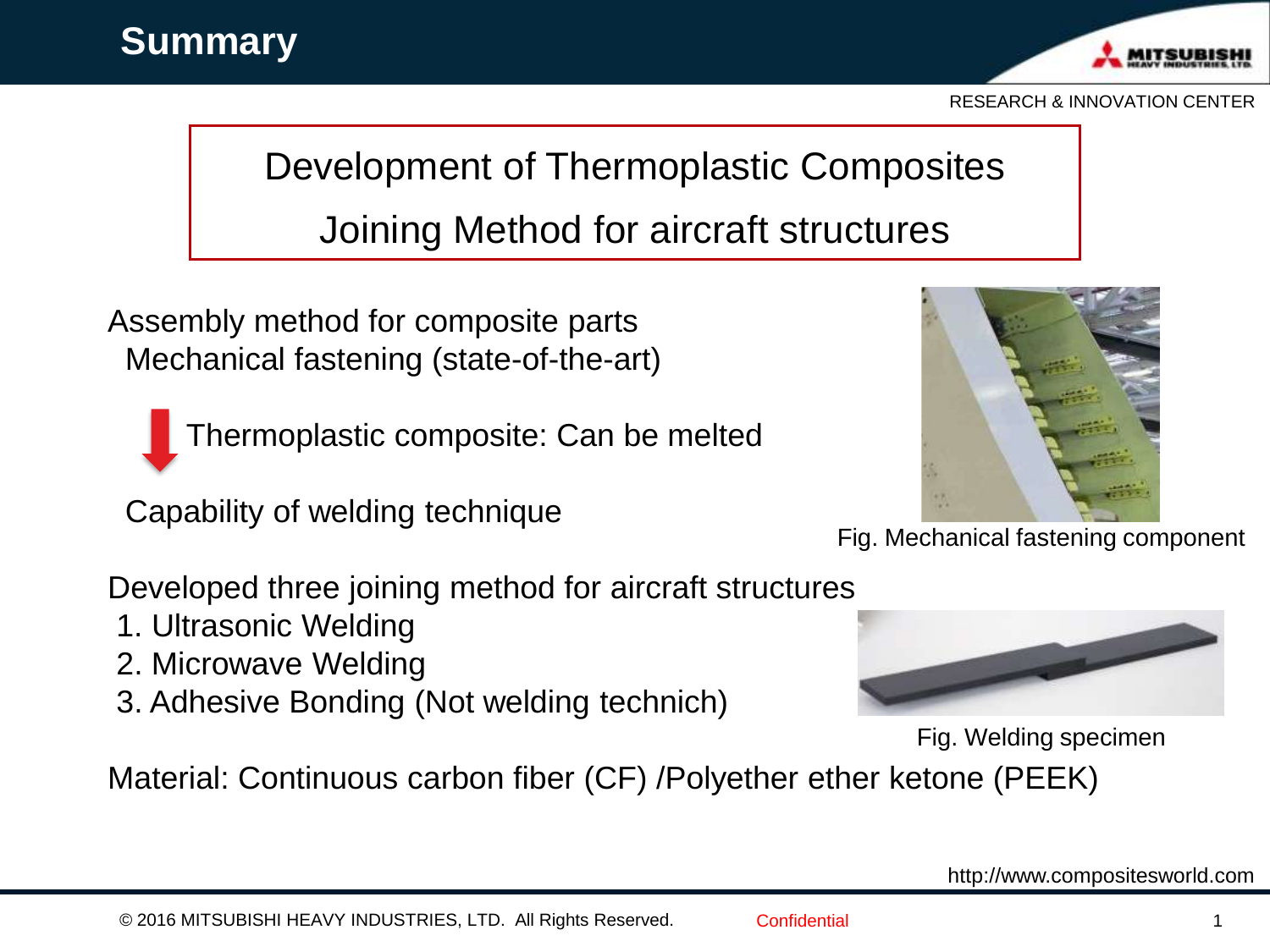

- **1. Overview**
- **2. Purpose**

## **3. Experiments and Results**

- **3.1 Method of evaluation**
- **3.2 Ultrasonic welding**
- **3.3 Microwave welding**
- **3.4 Adhesive bonding**
- **4. Conclusion**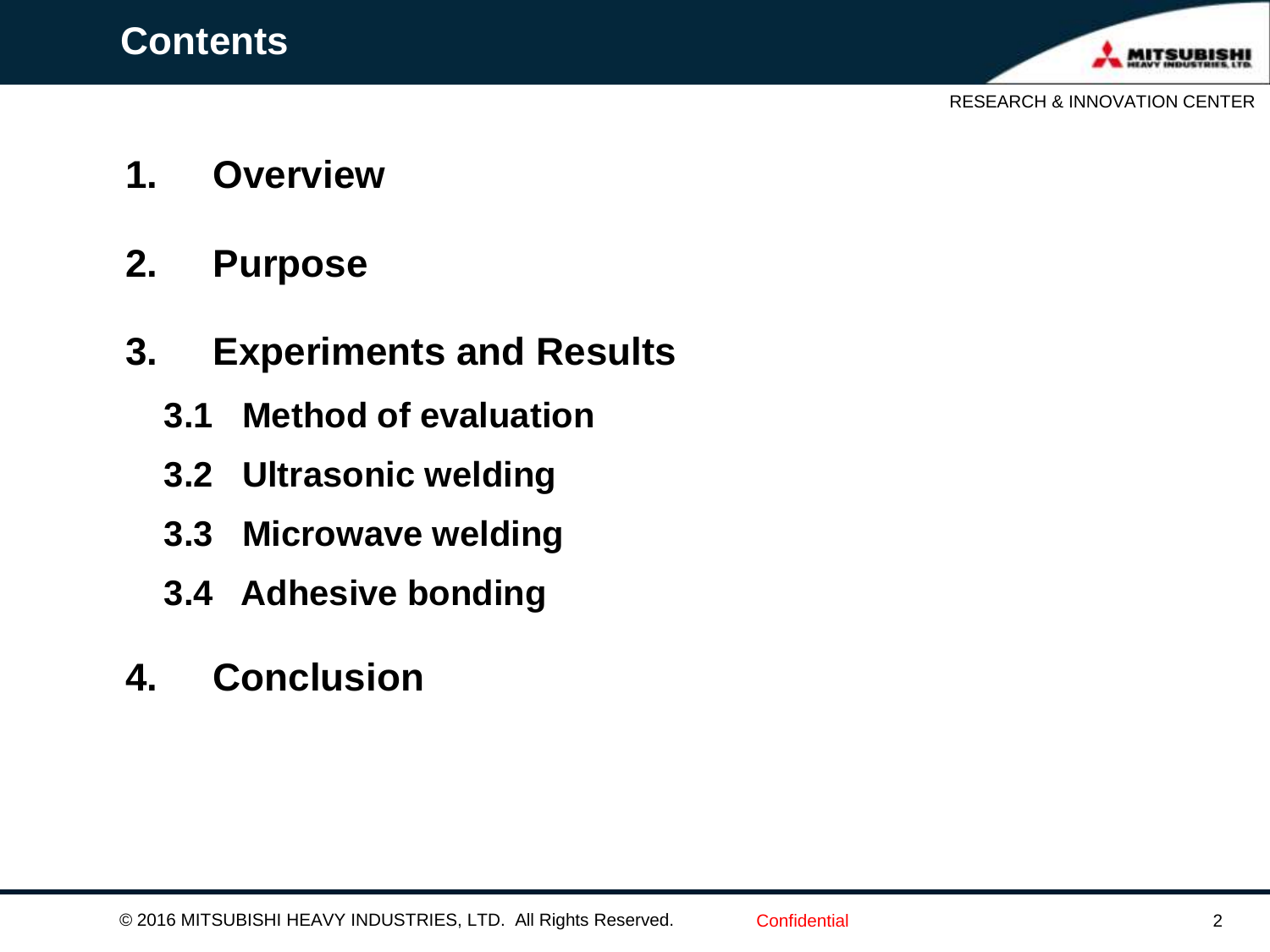#### **1. Overview**



RESEARCH & INNOVATION CENTER

Continuous fiber reinforced thermoplastic composite (FRTP)

Possibility as material for future aircraft and automotive components

Feature compared to conventional fiber reinforced thermoset composite (FRP)

- Low production cycle time (No chemical reaction)
- Infinite shelf life (Not required refrigeration equipment for storage)
- Insensitive to moisture (Less degraded mechanical properties under Hot/Wet conditions)
- Superior impact and damage tolerance
- Can be welded
- Can be reformed
- Repairability



Fig. A380 thermoplastic J-nose (Fokker) Fig. CFRTP parts



http://www.compositesworld.com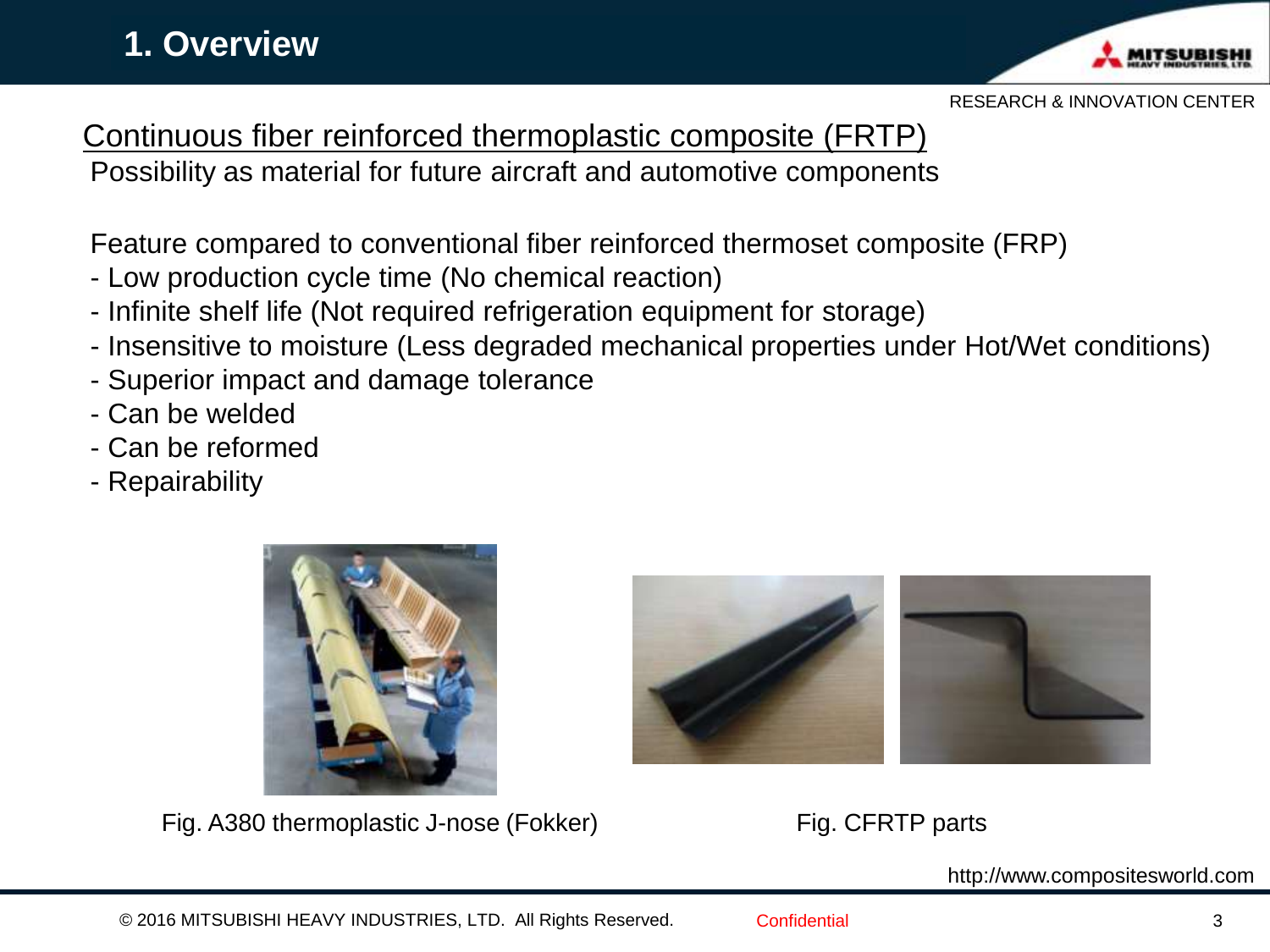#### **2. Purpose**



#### RESEARCH & INNOVATION CENTER

#### Joining method of conventional FRP components

Assembled by mechanical fastening

- Stress concentration induced drilling holes
- Heavy weight (Fastener, Sealing and FRP thickness)
- Expensive assembly cost





Fig. Mechanical fastening component

#### Joining method of FRTP components

Required non-fastening joining method utilizing FRTP features

- Can be melted after formed

#### This study

**Developed ultrasonic welding, microwave welding and adhesive bonding** as non-fastening light and low cost joining method for future aircraft structures

http://www.compositesworld.com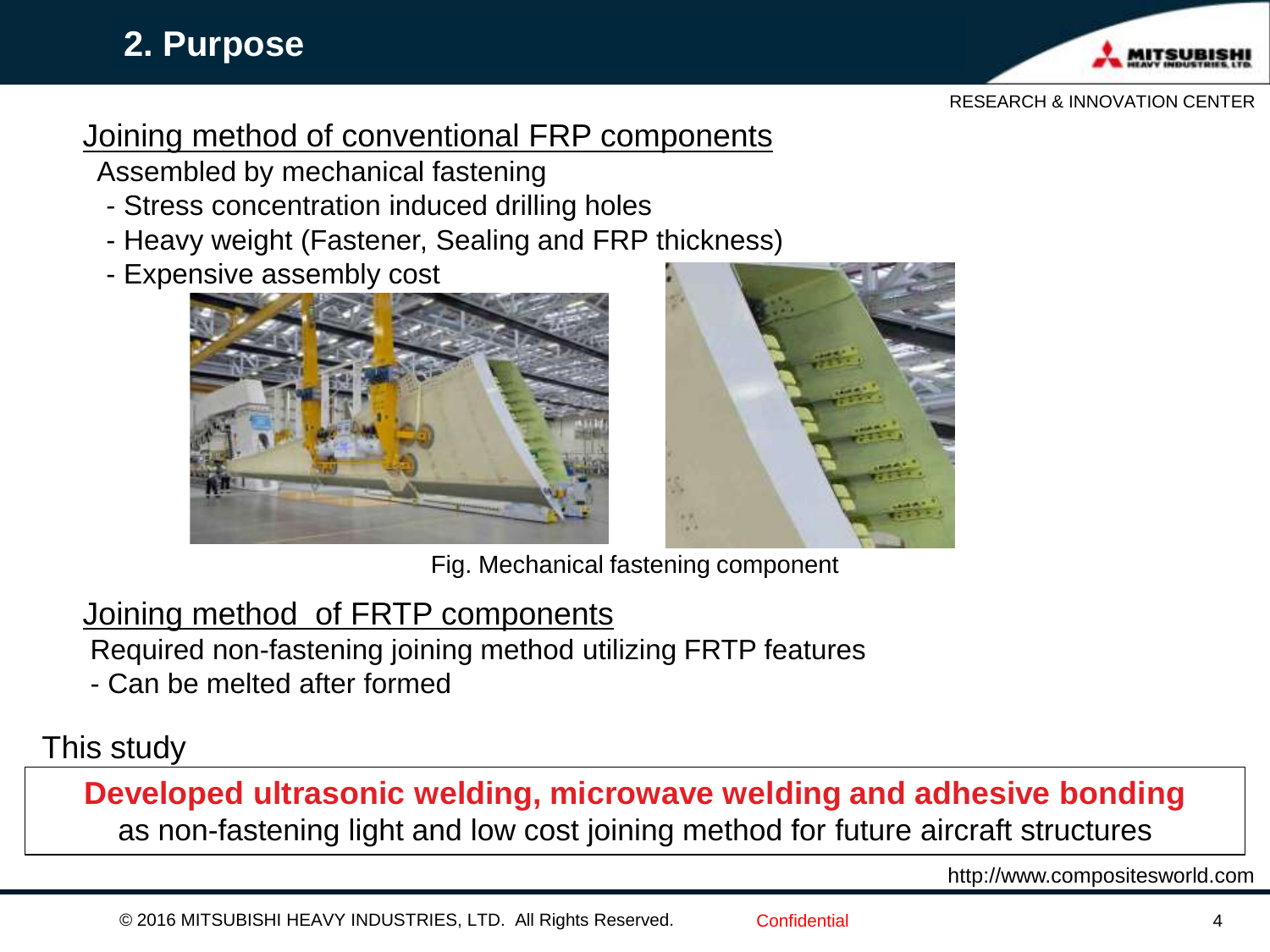

#### Base material

- T800S continuous carbon fiber (CF) /polyether ether ketone (PEEK)
- 
- Fiber volume content: 55%
- 
- 
- 
- Processing temperature: 390°C
- Consolidation pressure: 8 MPa
- Consolidation time: 15 min
- Cooling rate: 8° C/min
- Total fabrication time: 80 min
- Nominal thickness: 3.7 mm



- Supplier: Toray Industries, Inc. - Form: Unidirectional - Dimension: 330 mm x 300 mm - Laminated constitution: Quasi-isotropic  $[(+45^\circ / 0^\circ / -45^\circ / 90^\circ)]_{3S}$ 





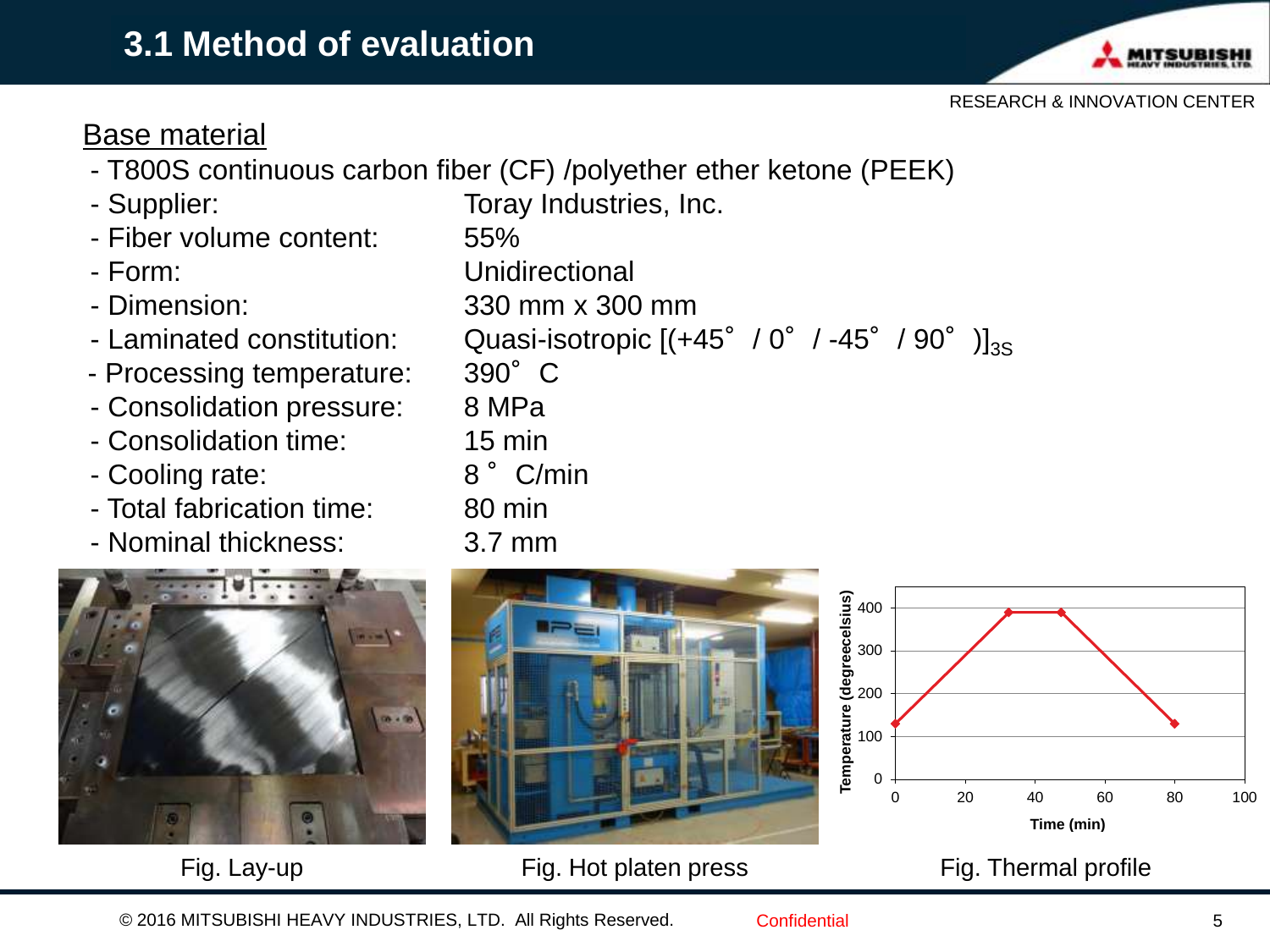#### **3.1 Method of evaluation**



RESEARCH & INNOVATION CENTER

#### Mechanical properties

- Compressive strength
- Tensile strength





Almost the same or higher compared to conventional thermoset composites

- Double notch compression shear test



Fig. Schematic of double notch compression shear test Fig. Picture of specimen after test

Strength of compression shear strengrh: **66.7 MPa**



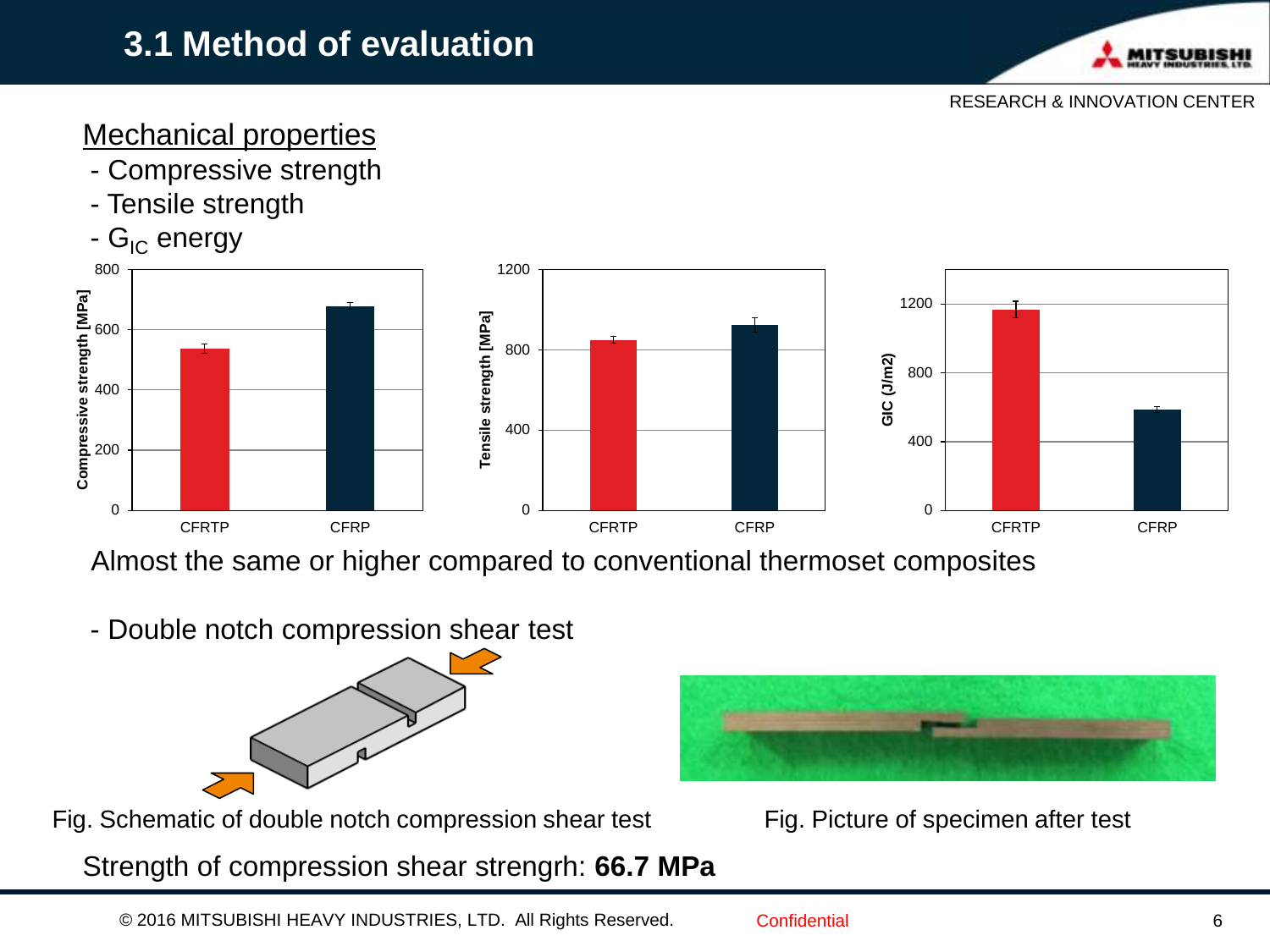

#### Single lap shear test

- Test method: Single lap shear (ASTM D 1002) for technical feasibility
- Sample size: L:100 mm W:25.4 mm
- 
- Crosshead speed: 1.3 mm/min
- 
- 
- 
- Overlap area: L:12.7 mm W:25.4 mm - Test condition: Standard condition - Number of specimen: 3 per set each joining conditions - Joining method: Ultrasonic welding Microwave welding Adhesive bonding



Fig. Schematic of single lap shear test



Fig. Picture of specimen during test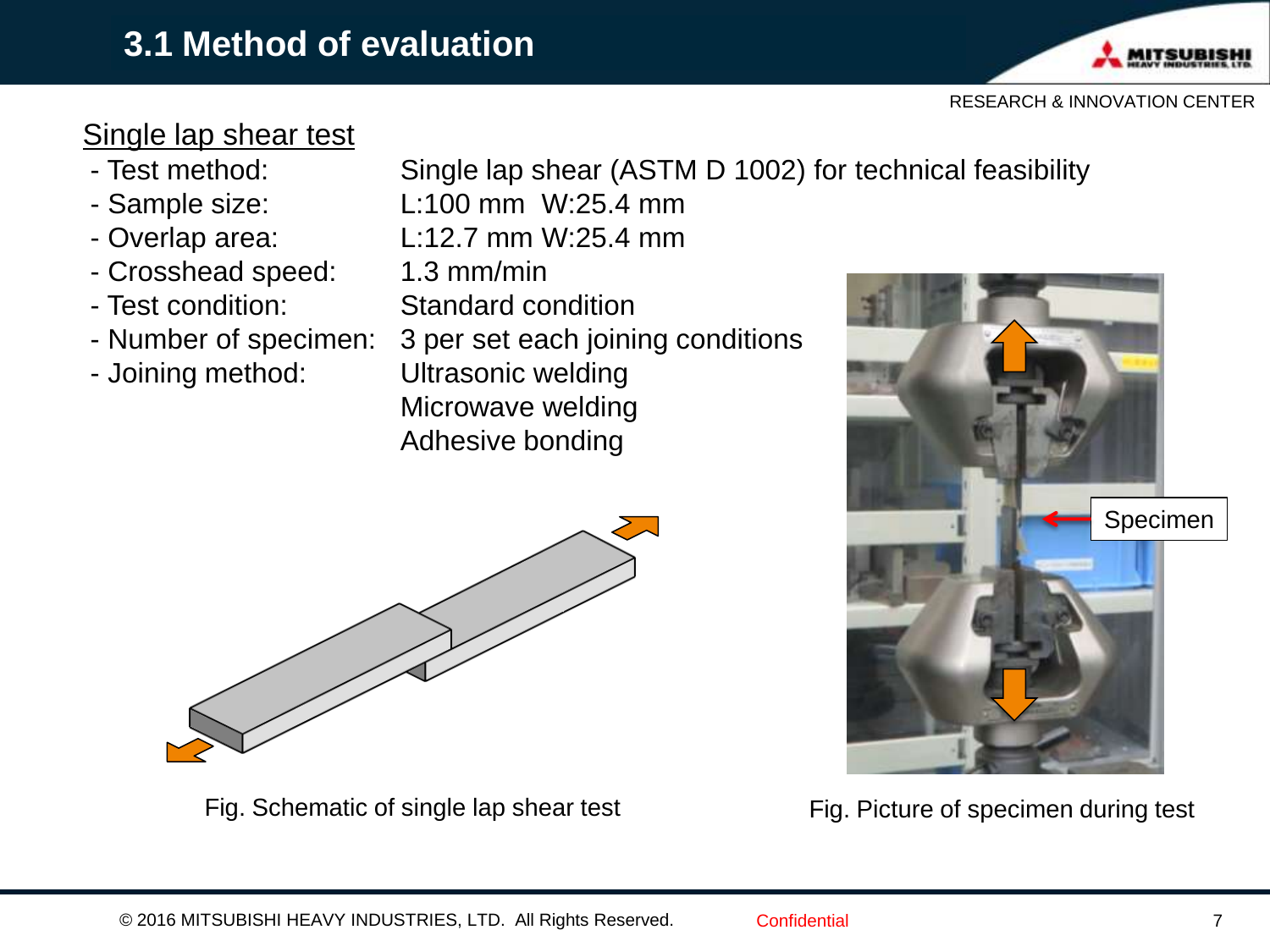

#### Method of ultrasonic welding



Fig. Principle of the ultrasonic welding method

#### Energy director

- Starting point of melting





Fig. Mesh shaped energy directors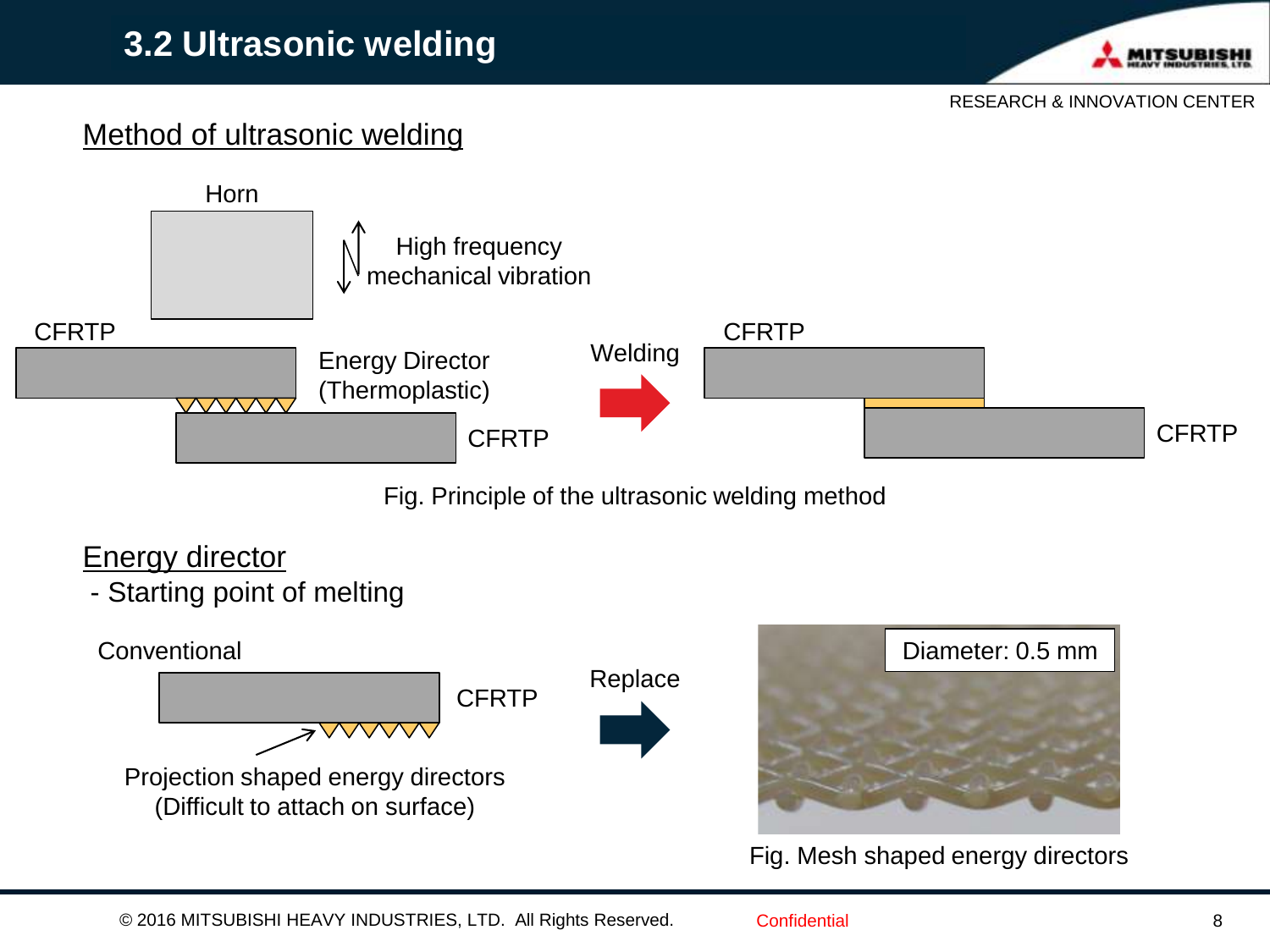

#### Welding condition

- Ultrasonic welder: Seidensha Electronics JG3600S
- Frequency: 20 kHz
- Peak power: 650 W
- Amplitude: 80%
- Welding time: 9 s
- Welding pressure:0.4 MPa
- Retaining time: 5 s
- Welding energy: 3500~5500 J
- Clamping tools: Prevent samples from horizontal shifting Allow vertical movement of the upper substrate



Fig. Set up of the ultrasonic welding method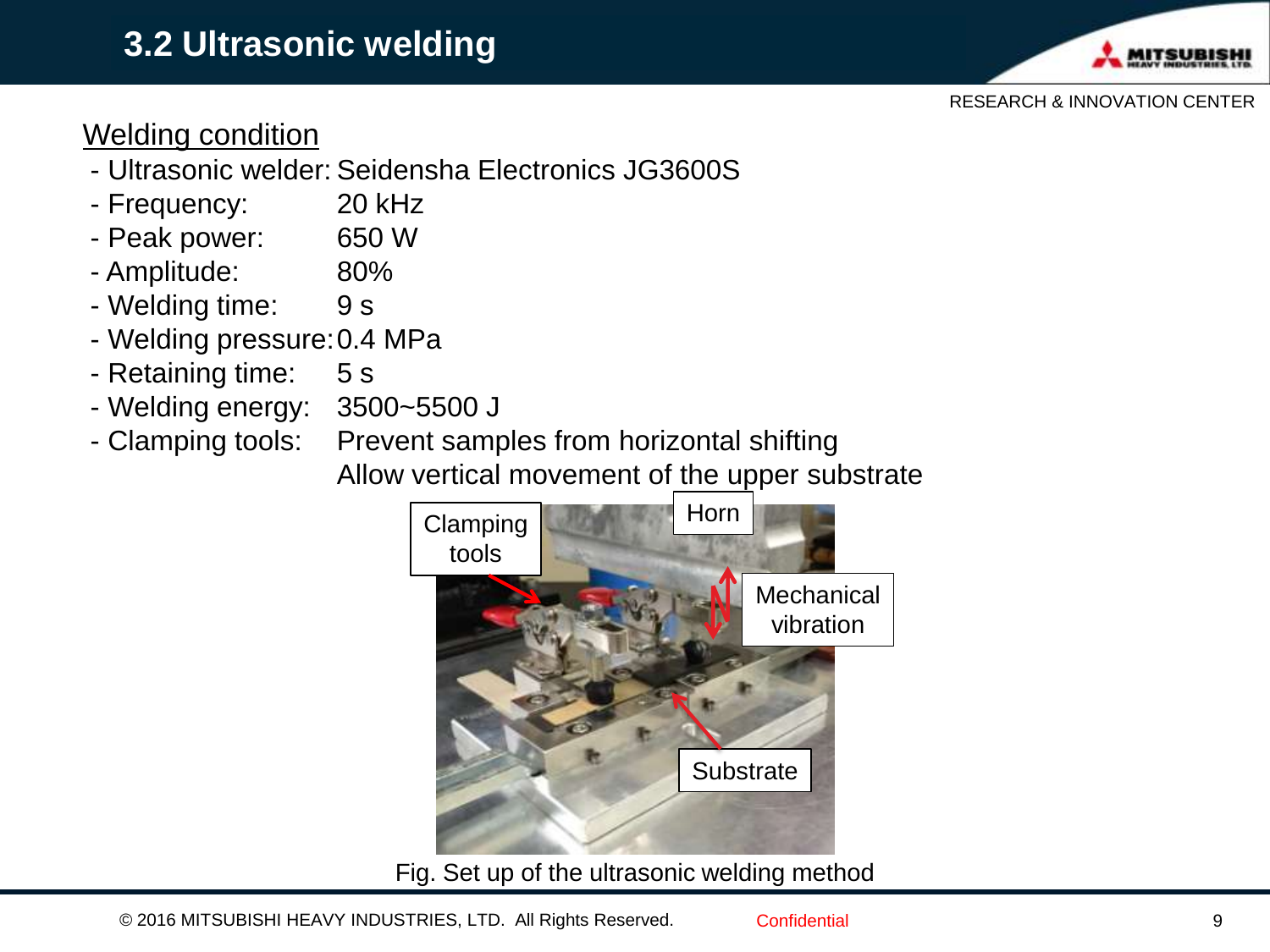

#### Result of single lap shear test

- 3500 ~ 4500 J: Interfacial delamination Low welding energy - 5000 J: Substrate fracture Welded in high quality - 5500 J: Not jointed
	- Damaged substrate Too high welding energy



Fig. Result of single lap shear test



Fig. Fracture surface after single lap shear test (Welding energy: 5000 J)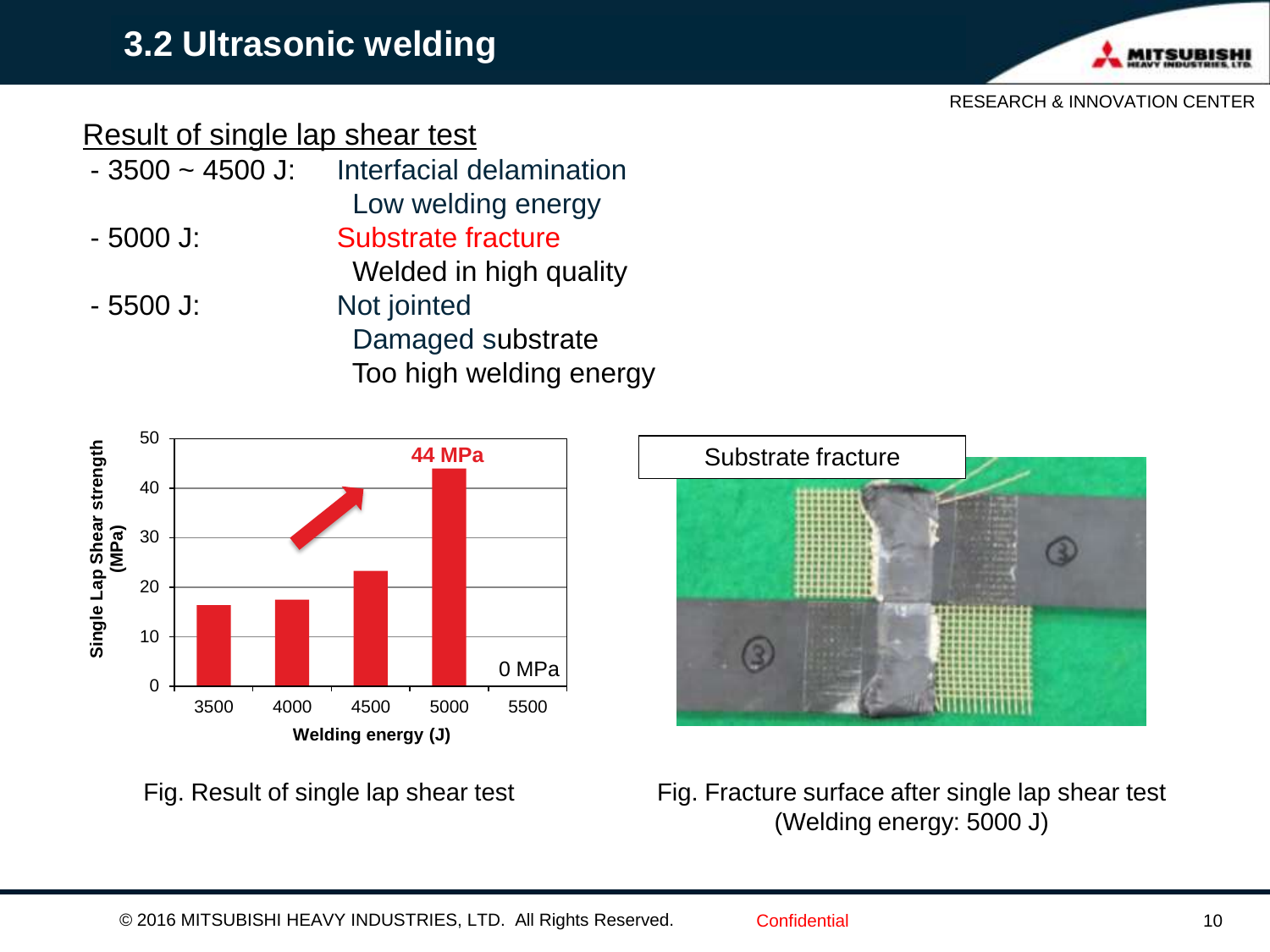

#### Method of microwave welding

Microwave heating

- High heating efficiency joining
- Rapidly heating by self-heat generation
- Capability to irradiate entire component and consequence joint large area
- High cycle

#### CFRTP

- Low microwave absorption property
- Required high microwave absorption property material Inserted metal nano-coil at joint surface



Fig. Principle of the microwave welding method

#### **Self-heat generation only joint surface**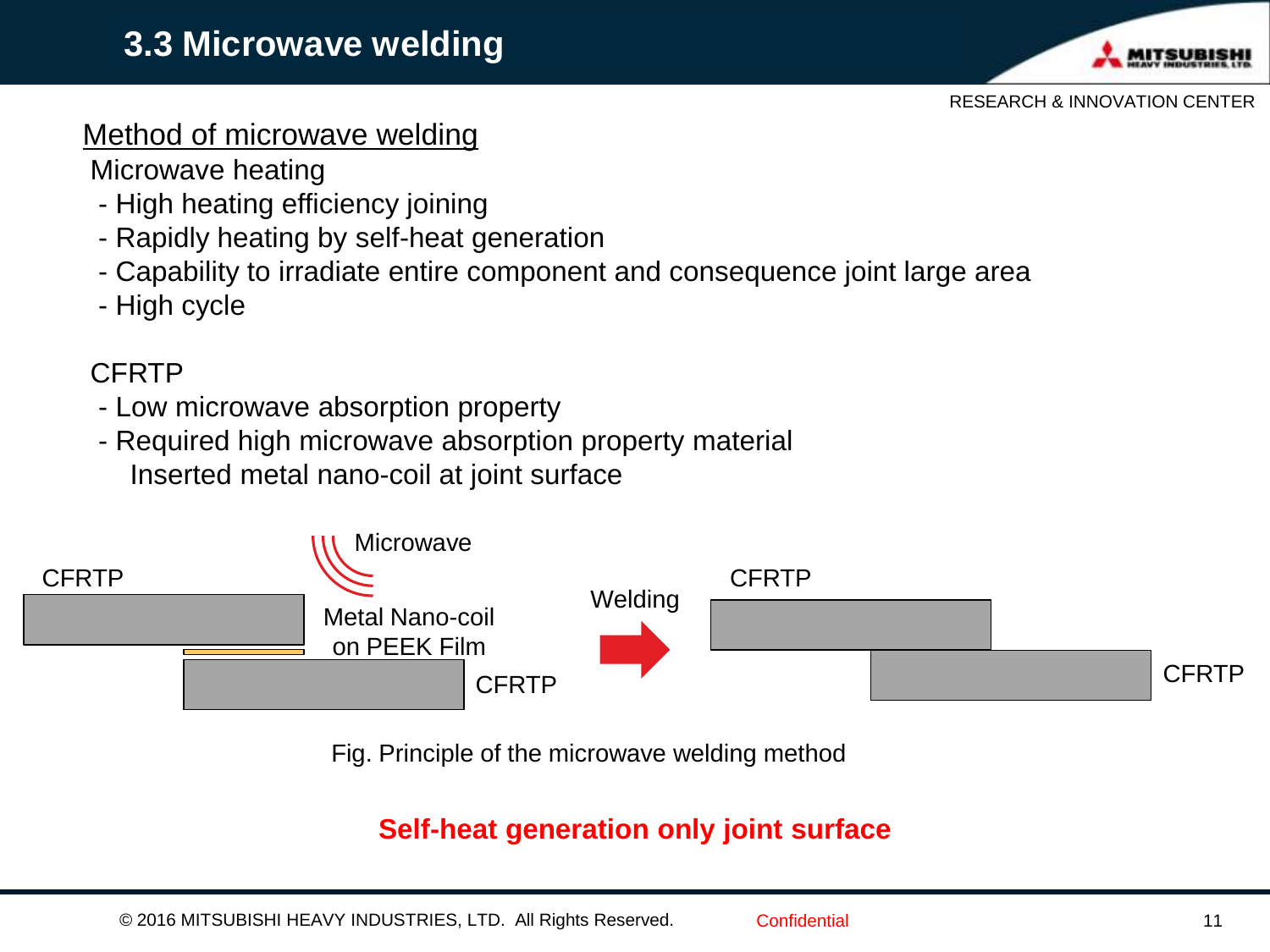

#### Platinum nano-coil



Fig. Picture of Pt nano-coil

Electrospinning process

- Polyvinyl alcohol (PVA) nano-fibers made by electrospinning
- Platinum coated on PVA by sputtering
- PVA nano-fibers thermally decomposed by oven heating
- Very thin coating contracted in the shape of coil by heating

Cross section: Hollow or horseshoe shape

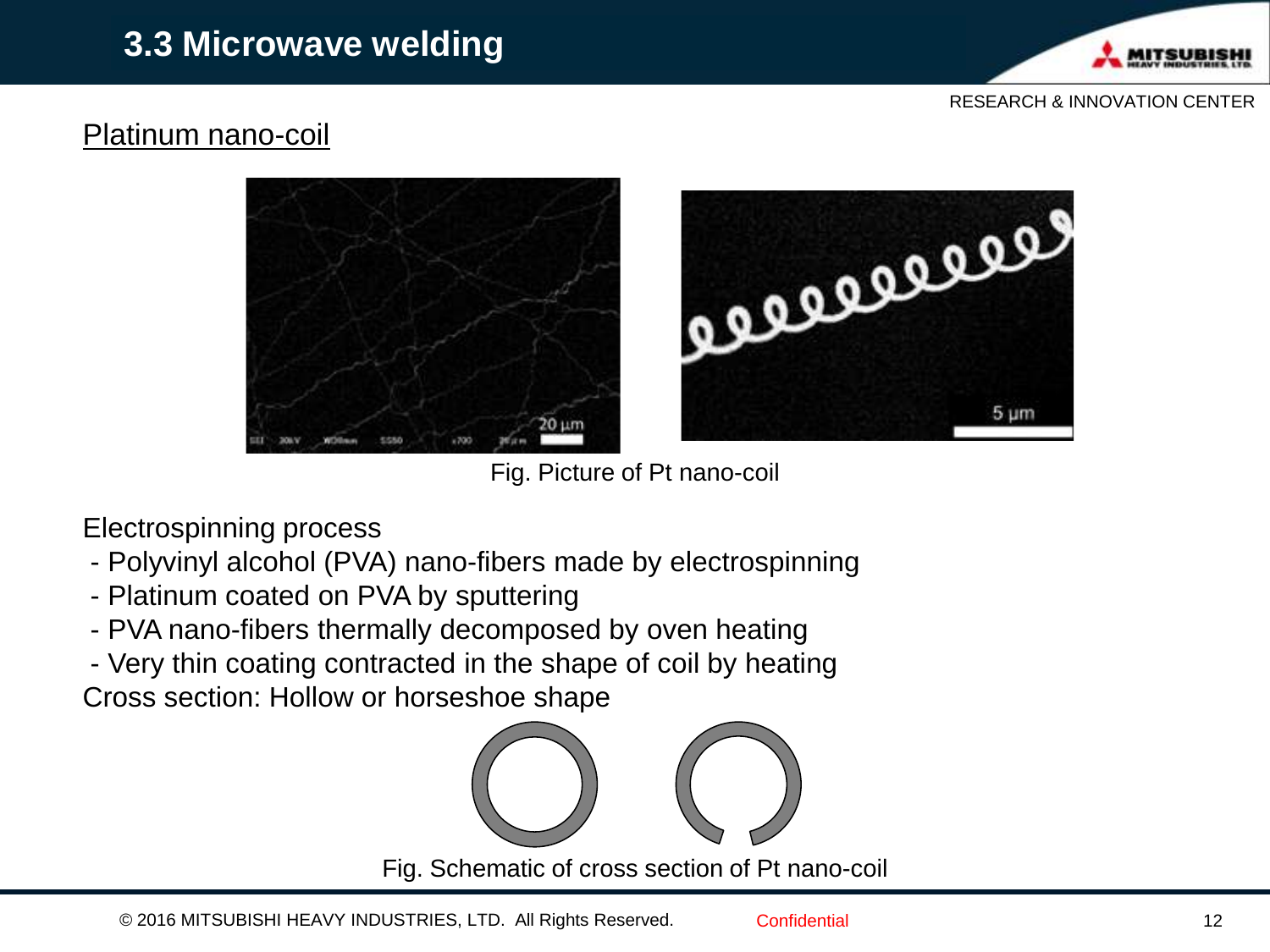

#### Welding condition

- 
- Frequency: 2.45 GHz
- 
- Welding time: 180 s
- Welding pressure: 0.087 MPa
- Nano-coil material: Platinum
- Nano-coil amount:  $14 \mu g/cm^2$
- 
- 
- Microwave welder: Fuji Electronic Industrial Co.,Ltd microwave welder
	-
- Power: 1.5 kW (Multi mode)
	-
	- - -
- Nano-coil setting: Inserted in joint surfaces with Victrex PEEK film
- Clamping tools: PEEK resin (Low microwave absorption and reflection properties)



Fig. Set up of the microwave welding method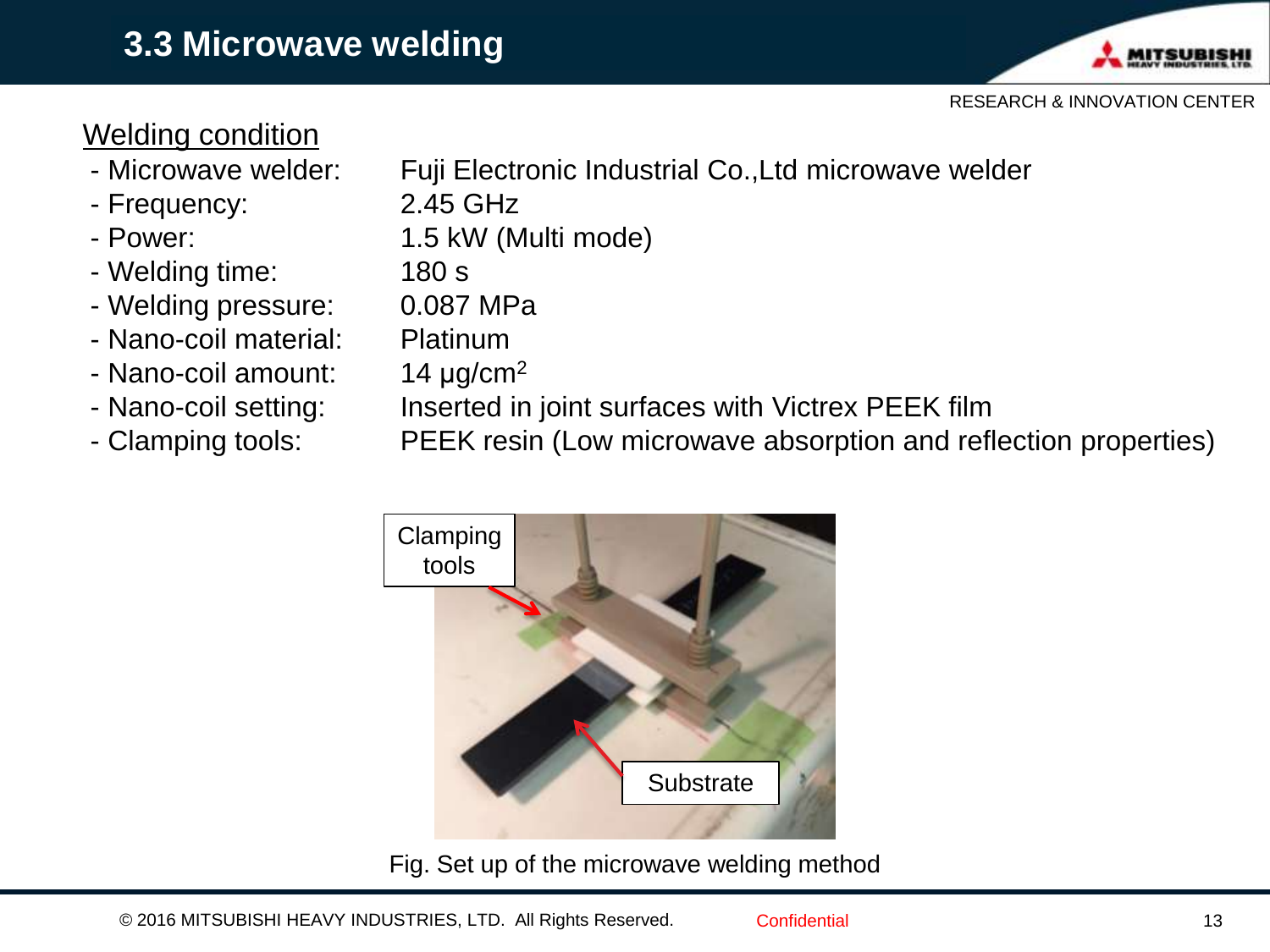

#### Result of single lap shear test

- Applied Pt nano-coil: **43 MPa**

Welded joint surface in high quality

- Without Pt nano-coil: **Not jointed**

Not welded joint surface



Fig. Fracture surface after single lap shear test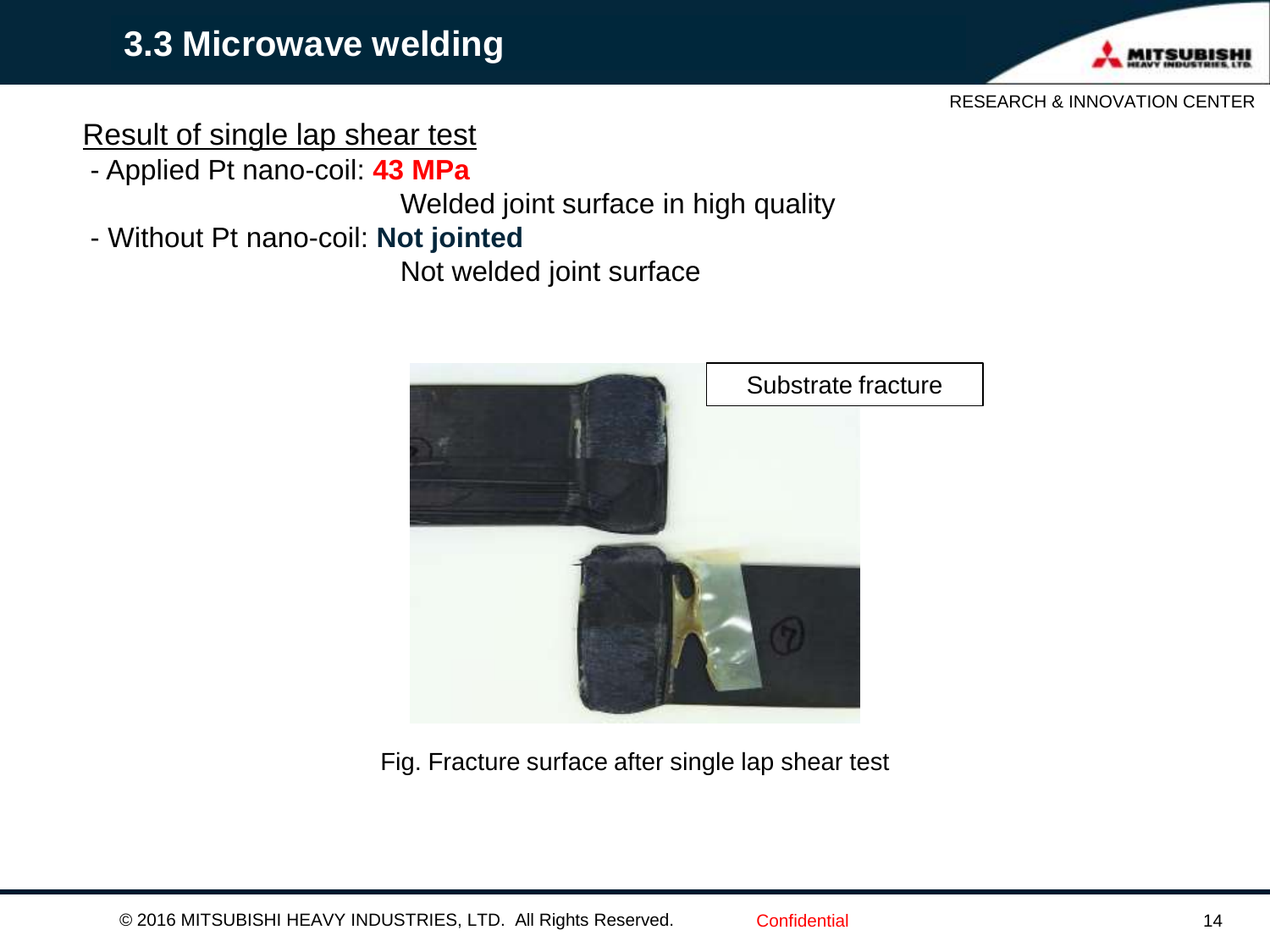#### **3.3 Microwave welding**



RESEARCH & INNOVATION CENTER

#### Temperature measurement test



Fig. Temperature measurement by radiation thermometer

Fig. Temperature rise curves

Pt nano-coil: High microwave absorption property in spite of very low amount CF/PEEK: Not remarkable

Compared to Pt nano-fiber (Linear shaped, same diameter with Pt nano-coil)

- Temperature raised gradually with wavelength 2.45 GHz
- Cause of heating difference by microwave: Based on the shape difference?

We continue the research in order to clarify a cause of this phenomenon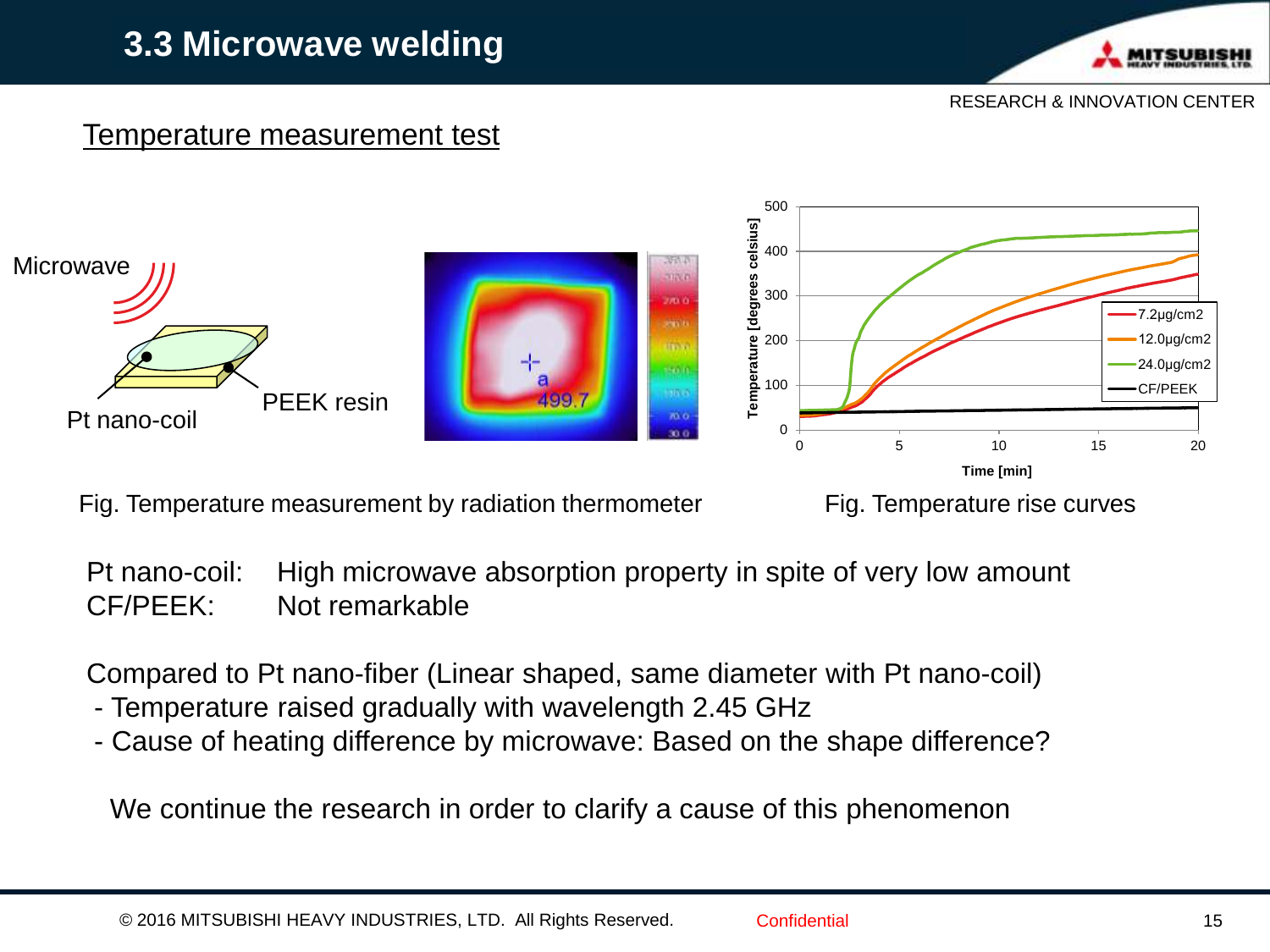

#### Adhesive bonding

- Proven and established joint method for FRP
- Low adhesive strength applied epoxy based adhesive to FRTP Require to change FRTP's surface condition suitable for adhesive bonding

#### Atmospheric pressure plasma treatment

- Pre-treatment method for bonding
- Cleaning effect
- Increase functional group on surface
- Easy to automation
- Uniform quality
- Low surface damage
- High speed



#### Ref. Plasmatreat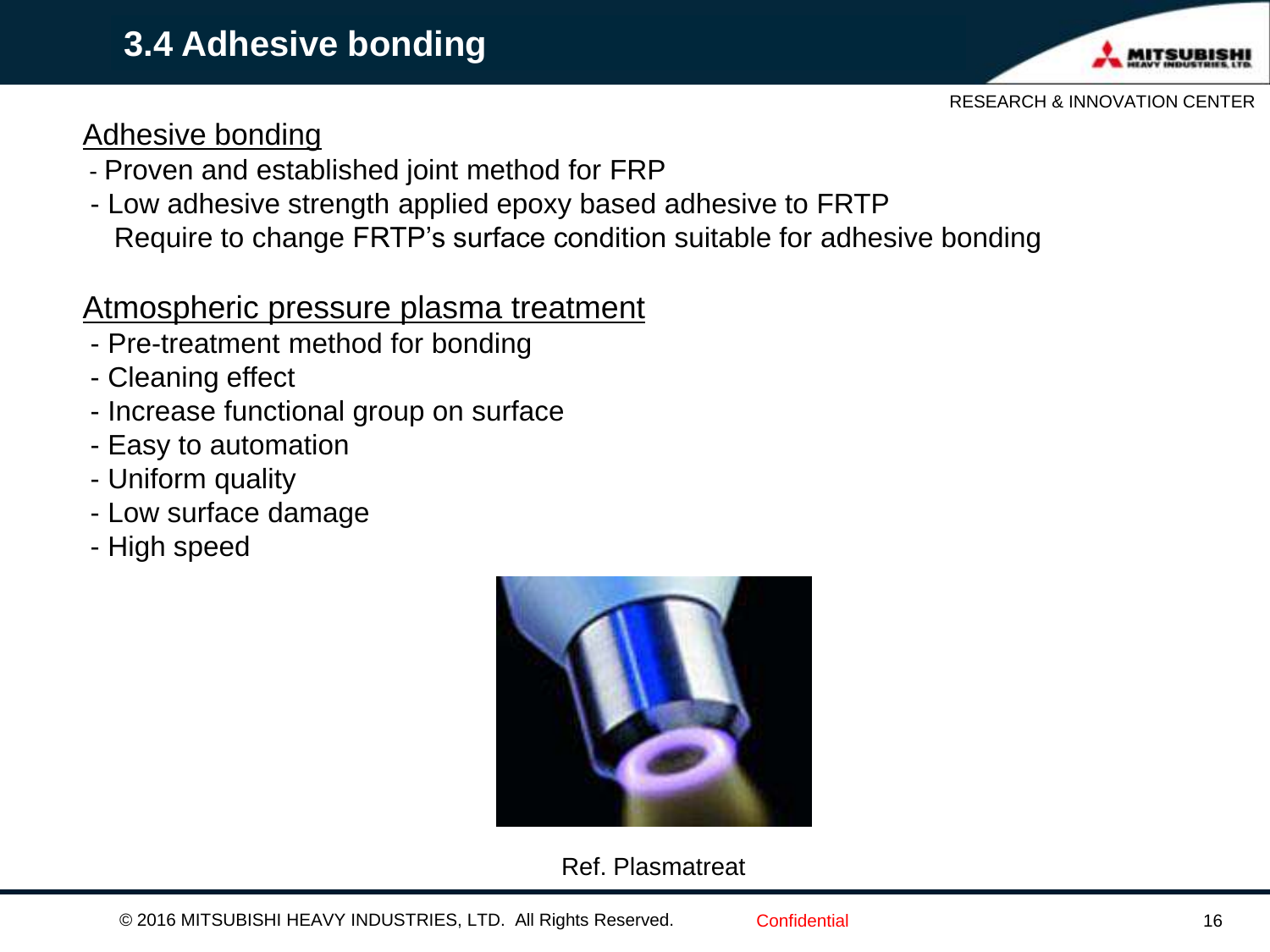

Select irradiance condition of plasma treatment (Pre-examination)

- Machin: Nihon Plasmatreat Inc. FG5001 generator RD1004 plasma nozzle

- Evaluation item: Contact angle of water Adhesion strength

- Material: PEEK resin

Contact angle

- To obtain high bonding strength Required high solid surface energy



Fig. Schematic of contact angle measurement

Lowest contact angle θ: Highest solid surface energy

γ s

γ l

ν<sup>sl</sup>:

Young's equation

**γ <sup>s</sup> = γ sl + γ <sup>l</sup>cosθ**

θ: Contact angle

Solid surface free energy

Liquid surface free energy

Solid/liquid interfacial free energy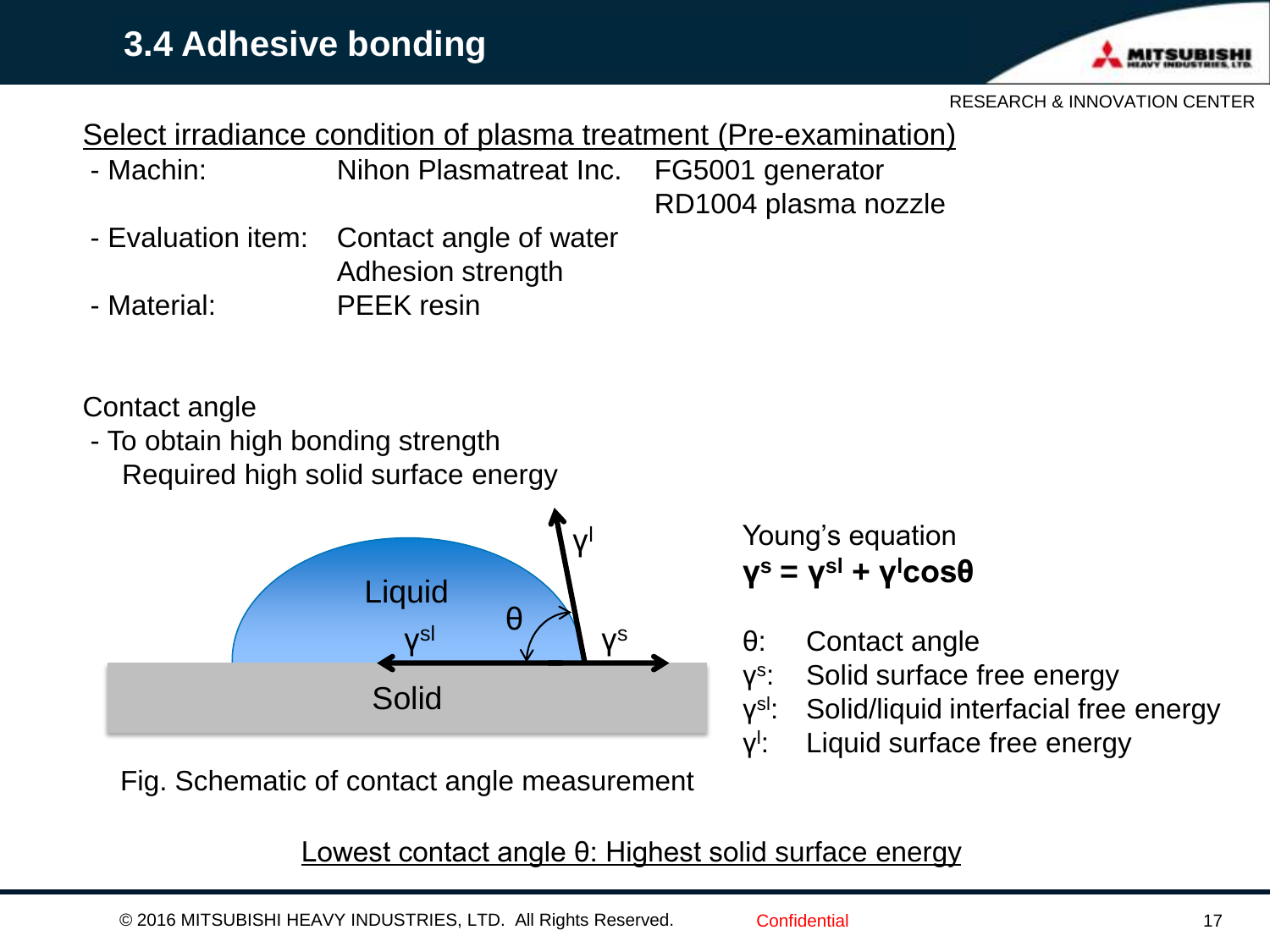### **3.4 Adhesive bonding**



RESEARCH & INNOVATION CENTER

Select irradiance condition of plasma treatment (Pre-examination) Criteria of selection

- Contact angle of water:Lowest
- Adhesion strength: Highest



Selected condition for next test

 - Treatment speed: 0.6 m/min - Distance between work and specimen: 5 mm - Atmosphere: Air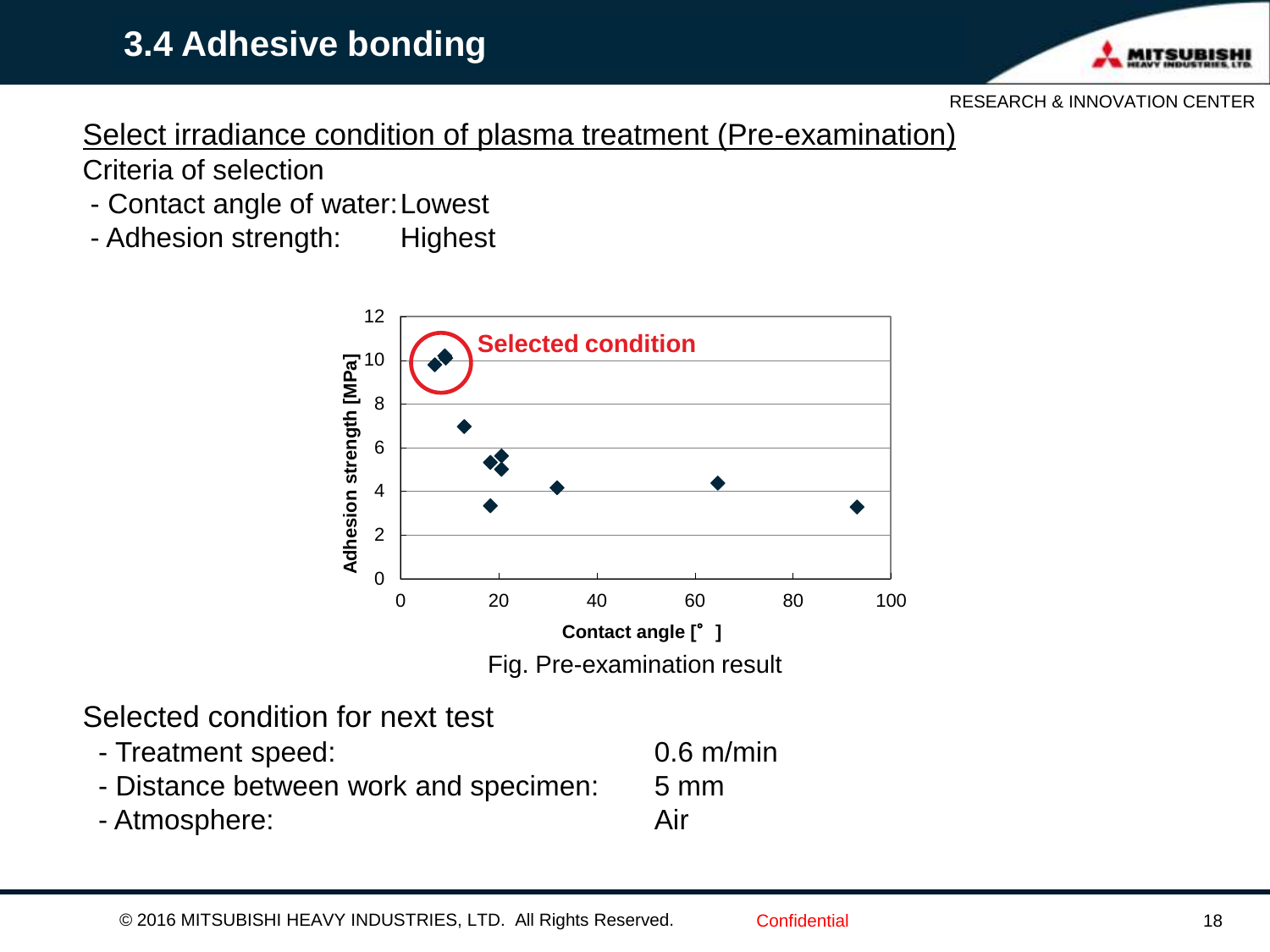

#### Chemical influence of atmospheric pressure plasma treatment

- Irradiance condition: Selected in pre-examination
- 
- Evaluation method: X ray photoelectron spectroscopic (XPS) of CF/PEEK
- 
- XPS equipment: ULVAC-PHI incorporated company PHI 5000 Versa Probe



#### Result

- Decrease: Binding energy correspond to C-H and C-C bonds
- Generate: Binding energy correspond to ether (C-O), carboxyl (O-C=O) functional groups Chemical interactive with epoxy based adhesive
- Effect only low depth (Less 10 nm)

No chemical changes of carbon fiber

Suitable pre-treatment method for chemical surface modification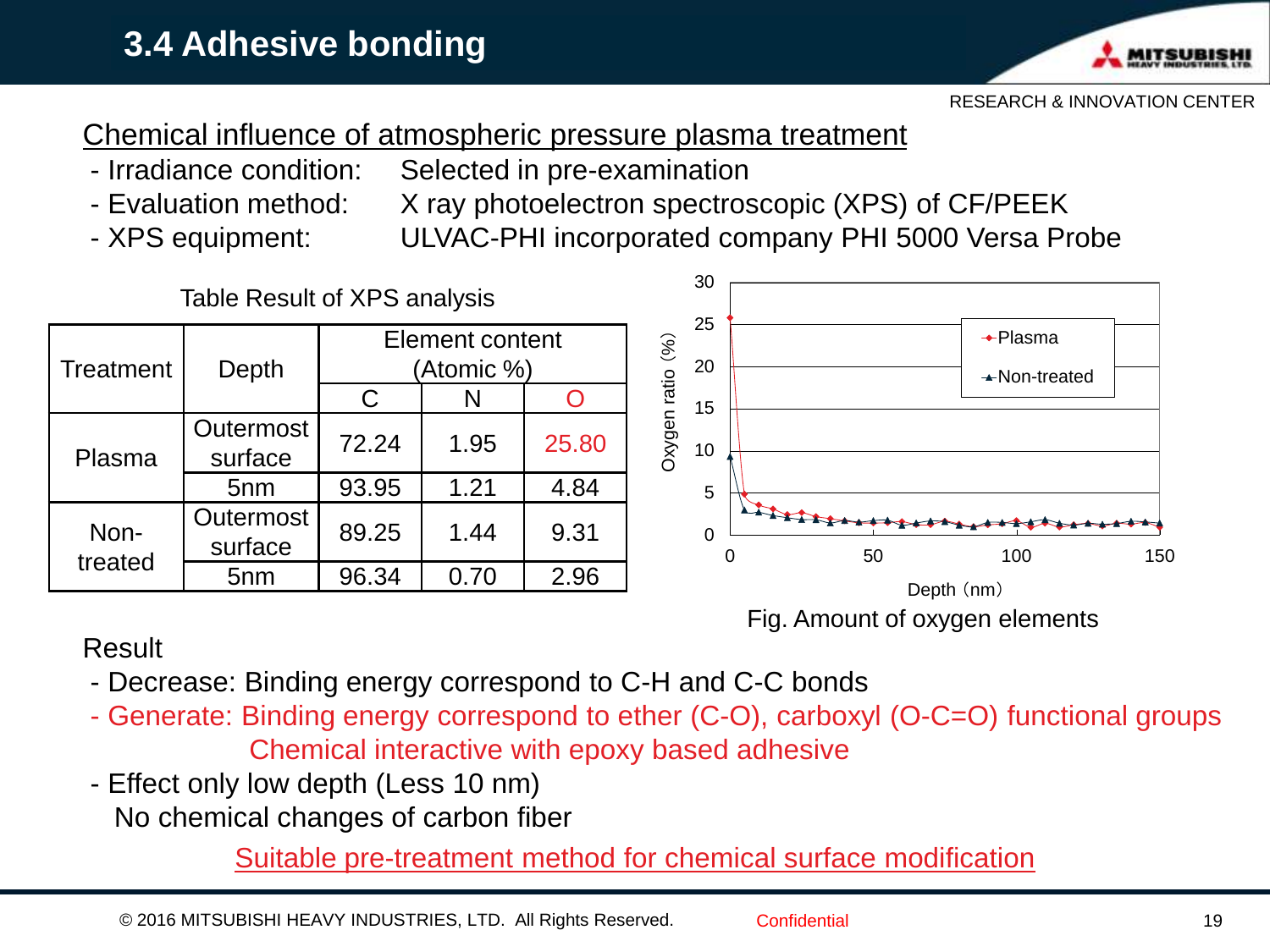#### Adhesive: Two components epoxy based adhesive (Nagase ChemteX corporation DENATITE 2204)

**3.4 Adhesive bonding**

Result of single lap shear test

Result

- With atmospheric pressure plasma treatment: 25 MPa
- Without atmospheric pressure plasma treatment: 15 MPa

Atmospheric pressure plasma treated on joint surface before bonding





With plasma treatment Without plasma treatment

Fig. Fracture surface after single lap shear

#### RESEARCH & INNOVATION CENTER

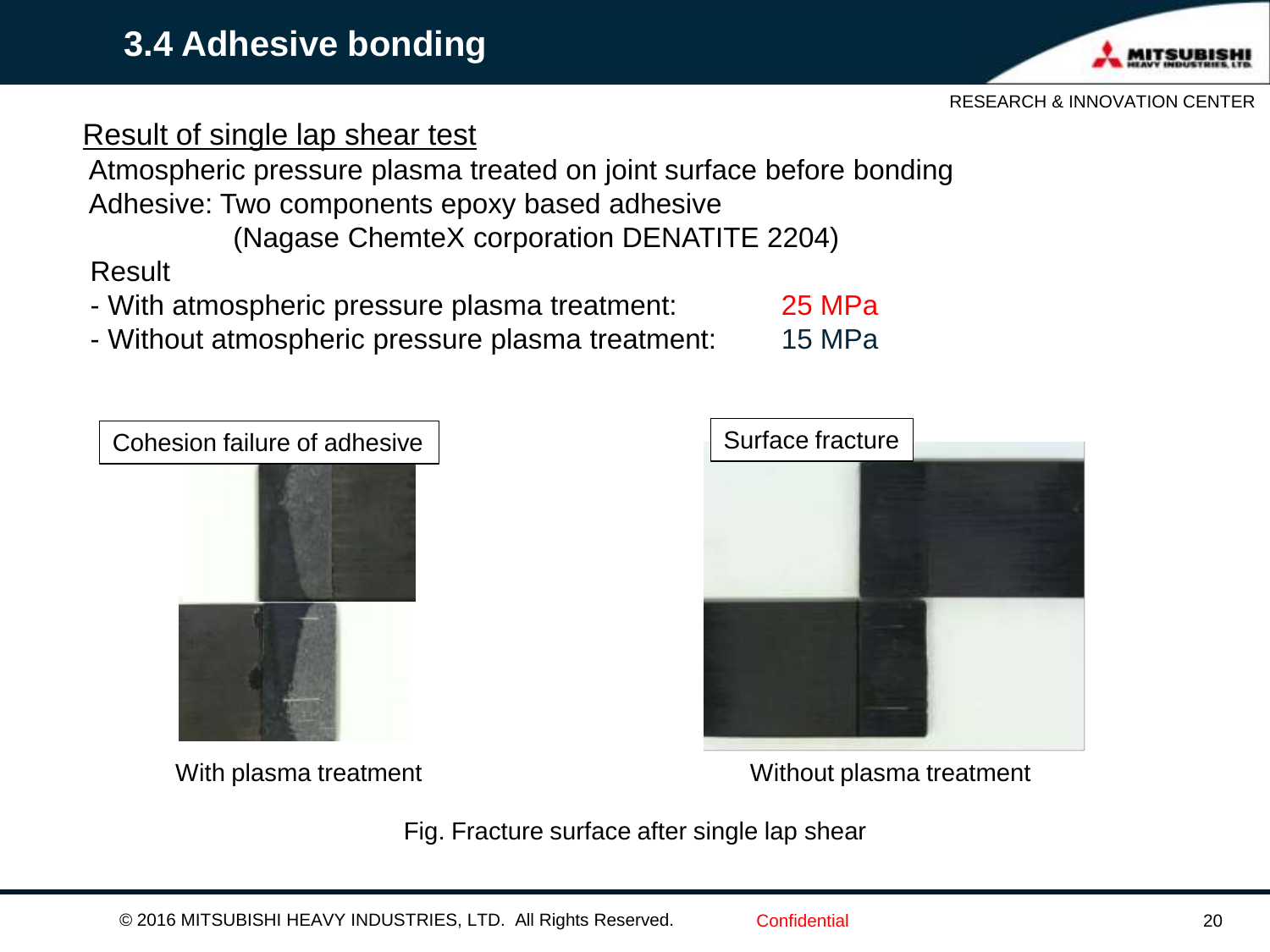#### **4. Conclusion**



#### RESEARCH & INNOVATION CENTER

| <b>Joining Method</b>      | <b>Schematic View</b>                                                                                                                                        | <b>Advantage</b>                                                                                 | <b>Disadvantage</b>                                                                                                                                |
|----------------------------|--------------------------------------------------------------------------------------------------------------------------------------------------------------|--------------------------------------------------------------------------------------------------|----------------------------------------------------------------------------------------------------------------------------------------------------|
| Ultrasonic<br>Welding      | Horn<br>N<br>CFRTP<br><b>Energy Director</b><br>(Thermoplastic)<br>$\overline{\mathbf{v}}$<br><b>CFRTP</b><br><b>Welding</b><br><b>CFRTP</b><br><b>CFRTP</b> | - High rate joining<br>- Not rise in temperature<br>more than the resin<br>melting point         | - Applicable only spot<br>joining<br>- Require of exclusive-use<br>facility<br>- Require of energy<br>director on joint surface                    |
| Microwave<br>Welding       | u Microwave<br><b>CFRTP</b><br>Metal Nano Coil<br>on PEEK film<br><b>CFRTP</b><br><b>Welding</b><br><b>CFRTP</b><br>CFRTP                                    | - High rate joining<br>- Differential heating of<br>material                                     | - Difficult to control<br>temperature<br>- Require of exclusive-use<br>facility<br>- Require of intermediate-<br>material on a joining<br>surface  |
| Adhesive<br><b>Bonding</b> | <b>Atmospheric Pressure</b><br><b>Plasma Treatment</b><br>Plasma<br>irradiation<br><b>CFRTP</b>                                                              | - Applicable conventional<br>technique<br>- Applicable on<br>comparatively large-<br>sized parts | - Require of activation<br>before joining and<br>surface condition<br>management<br>-Require of temperature<br>and time for adhesives<br>hardening |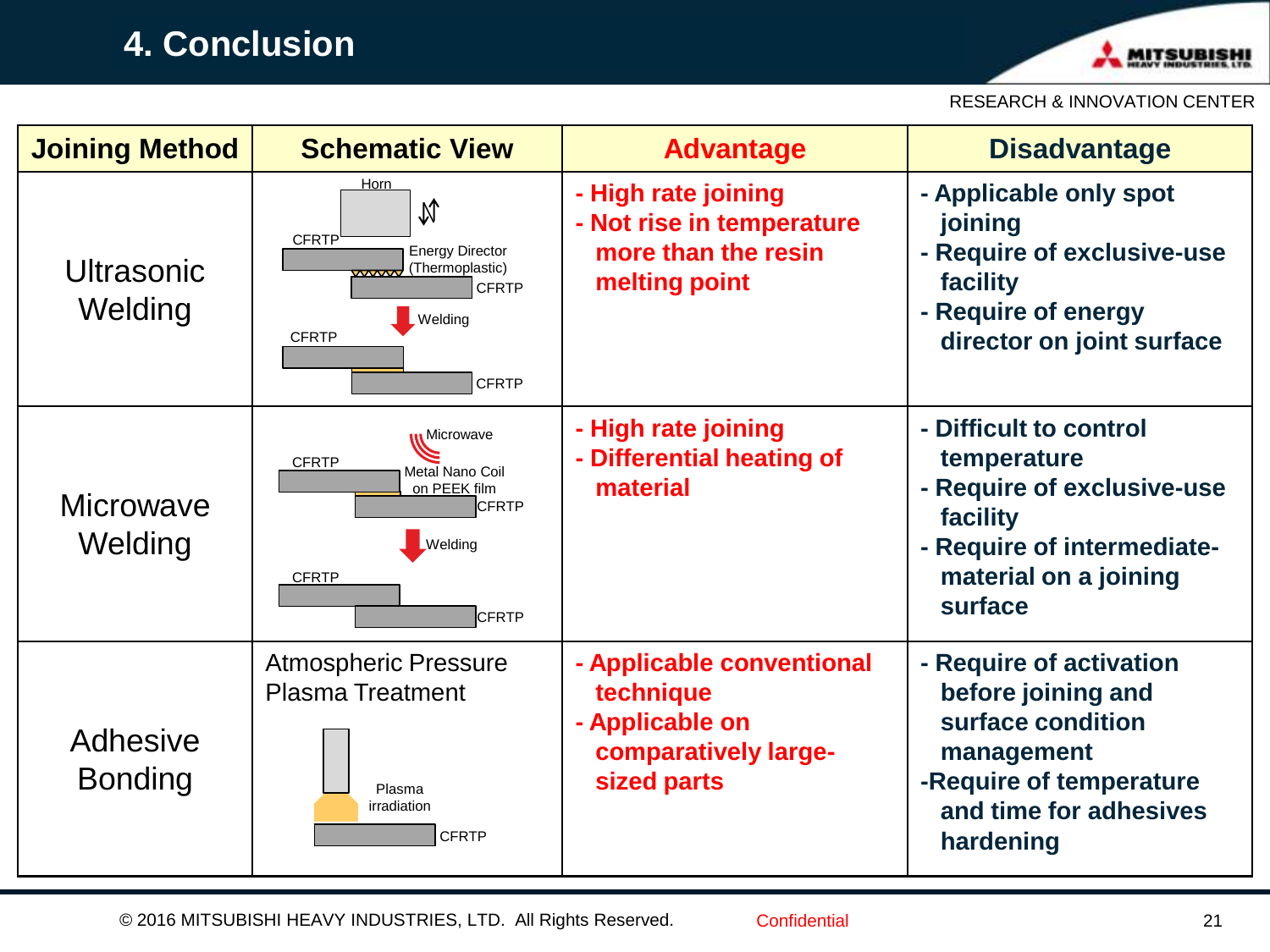

In this study

#### **Ultrasonic welding, microwave welding and adhesive bonding were developed** as non-fastening light and low cost joining method for aircraft structures

Ultrasonic welding

- Using a mesh-shaped energy director which can be attach CFRTP easily
- Single lap shear strength reached 44MPa

#### Microwave welding

- Using metal nano-coil as susceptible filler heated by microwave
- Single lap shear strength reached 43MPa
- Only joint surfaces were heated and welded efficiently

#### Adhesive bonding

- Pre-treated by atmospheric pressure plasma treatment before adhesive
- Single lap shear strength improved compared with non-pretreated specimen

#### **High joint strength over 25 MPa were obtained for each method Basic processes were established and technical feasibility was demonstrated**